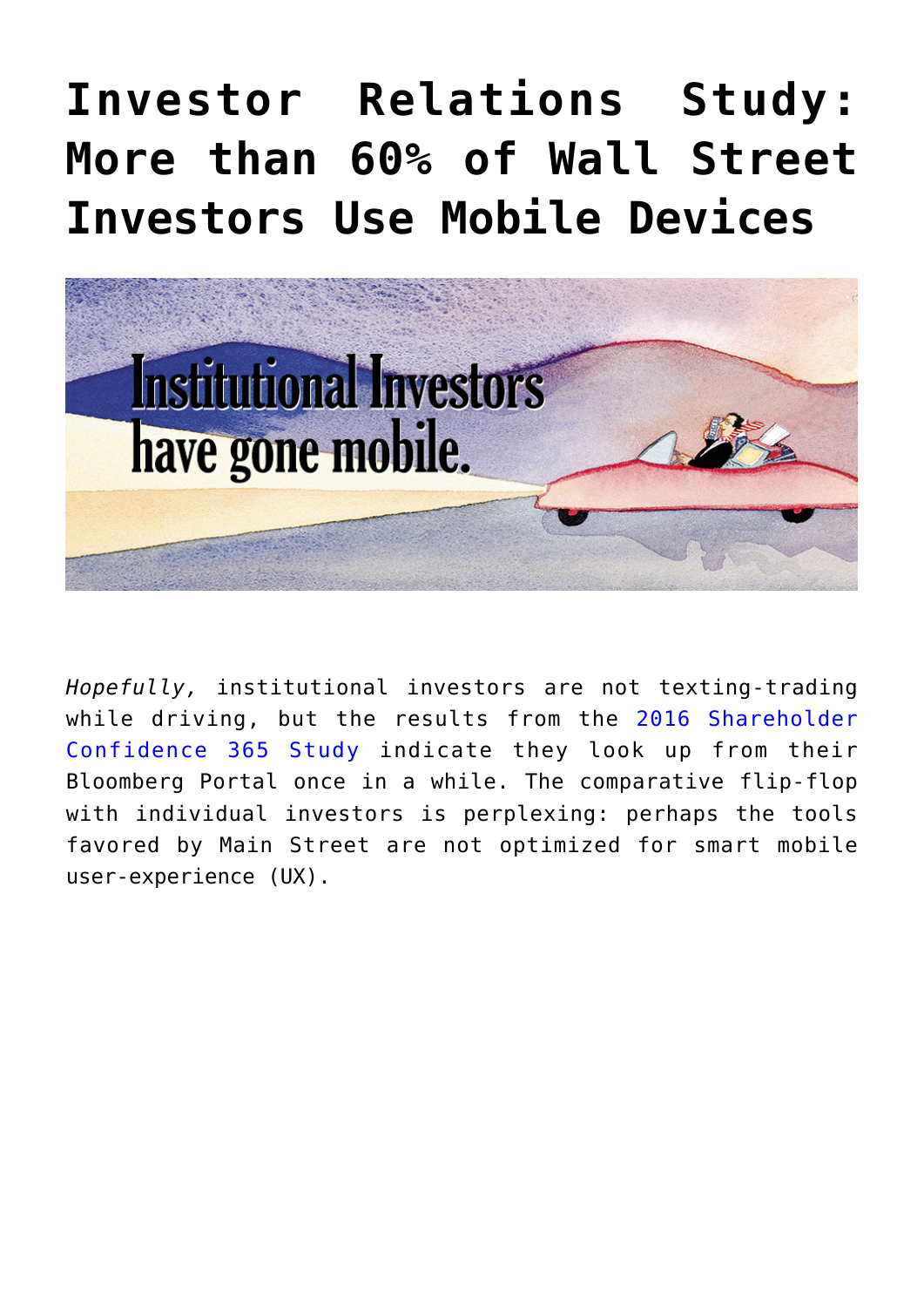2016 Shareholder Confidence 365 Study question #5

Do you use an iPad or similar<br>mobile smart device / tablet for stock research?